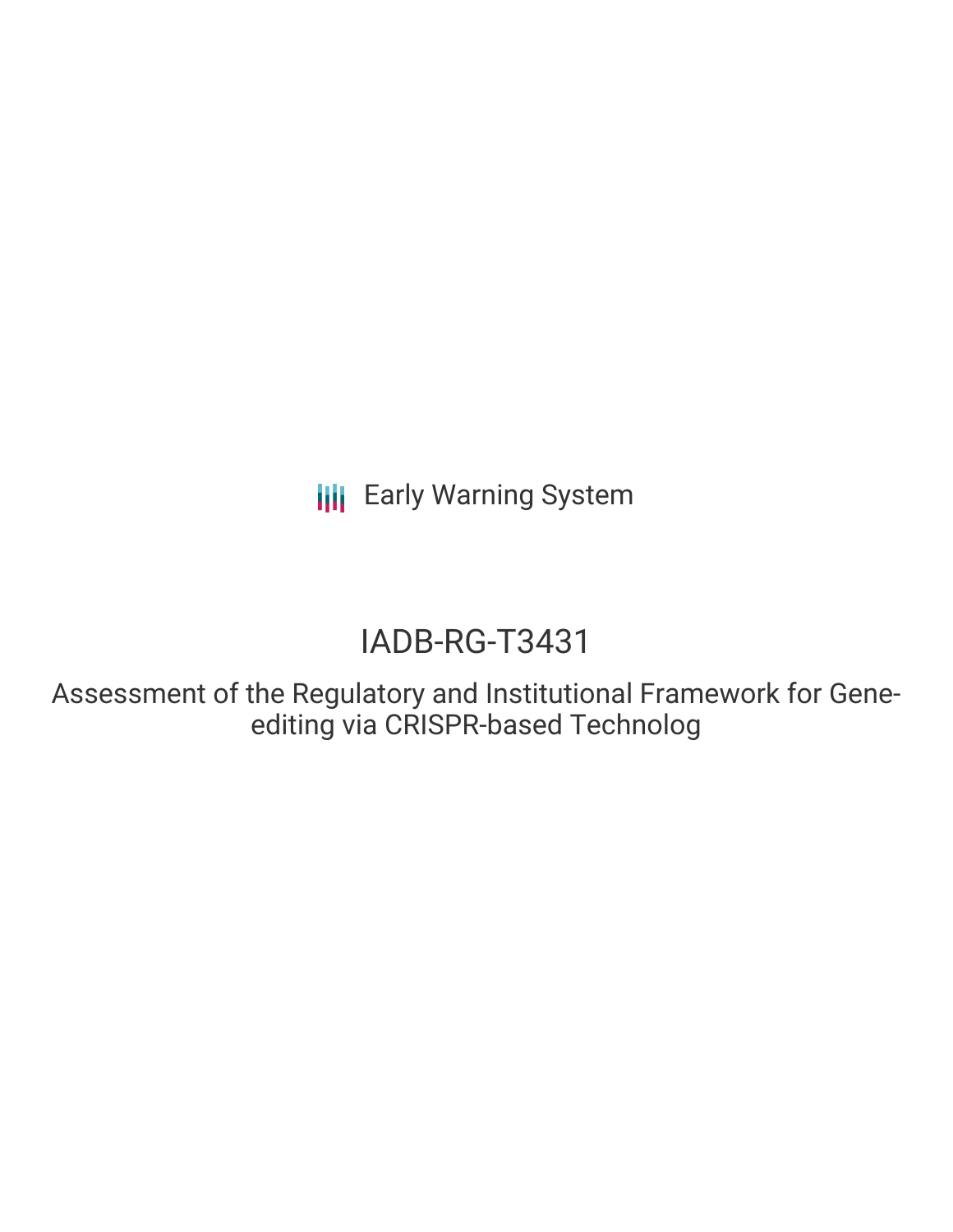

#### **Quick Facts**

| <b>Financial Institutions</b>  | Inter-American Development Bank (IADB)          |
|--------------------------------|-------------------------------------------------|
| <b>Status</b>                  | Approved                                        |
| <b>Bank Risk Rating</b>        | C                                               |
| <b>Voting Date</b>             | 2019-08-15                                      |
| <b>Borrower</b>                | Regional                                        |
| <b>Sectors</b>                 | Agriculture and Forestry, Technical Cooperation |
| <b>Investment Type(s)</b>      | Grant                                           |
| <b>Investment Amount (USD)</b> | $$0.60$ million                                 |
| <b>Project Cost (USD)</b>      | \$0.60 million                                  |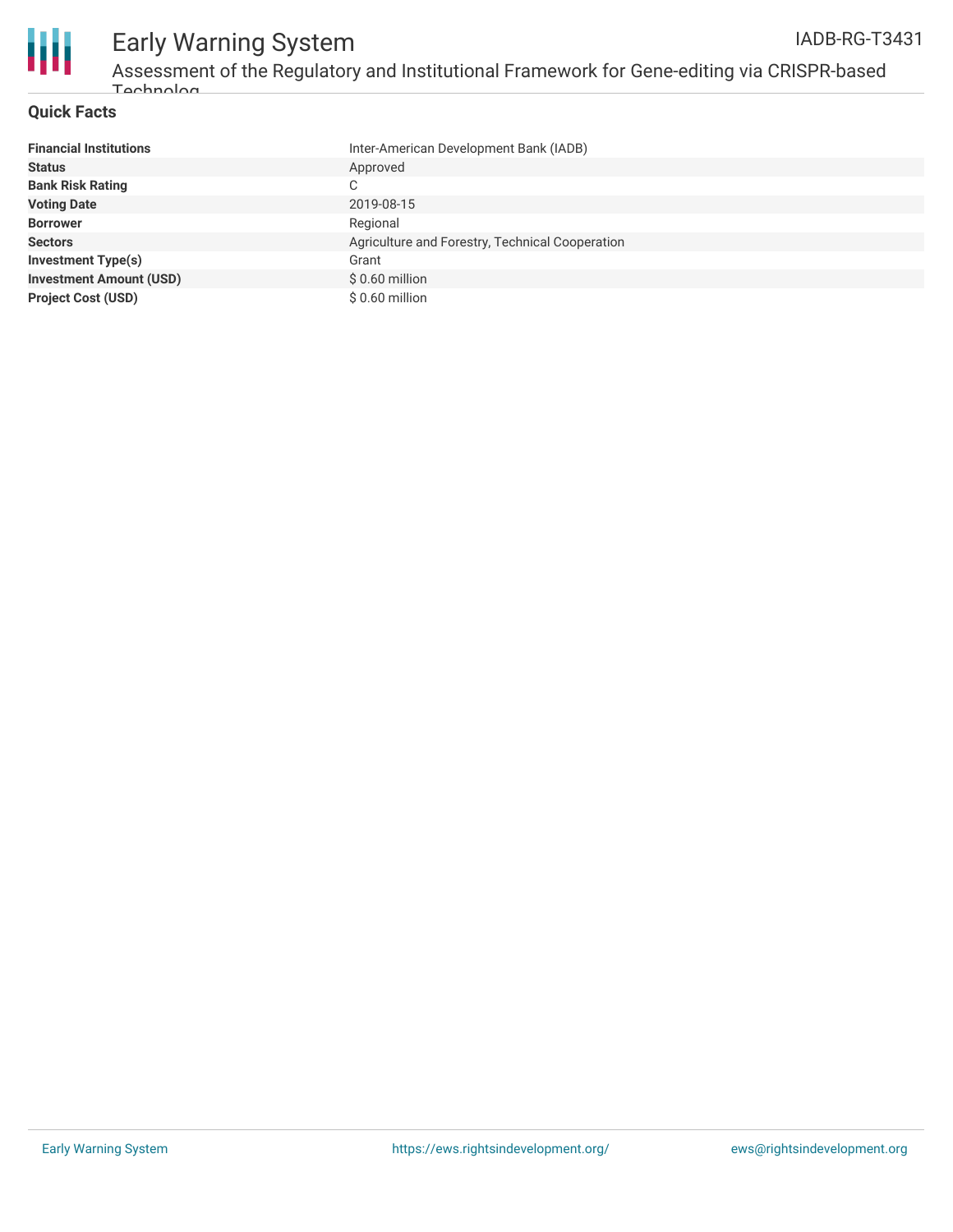

#### **Project Description**

The main objective of this TC is to provide guidance for national agencies of the countries members of the Bank responsible for biotechnology applied to the agriculture sector to bridge existing agricultural biotechnology policy to explicitly address geneediting in regulatory development and/or updates. We will create the first specialized report on gene-editing in agriculture for the LAC region, outlining explicit roadmaps with decision break points to guide agencies considering the socio-economic, competitiveness, and trade implications of regulatory updates.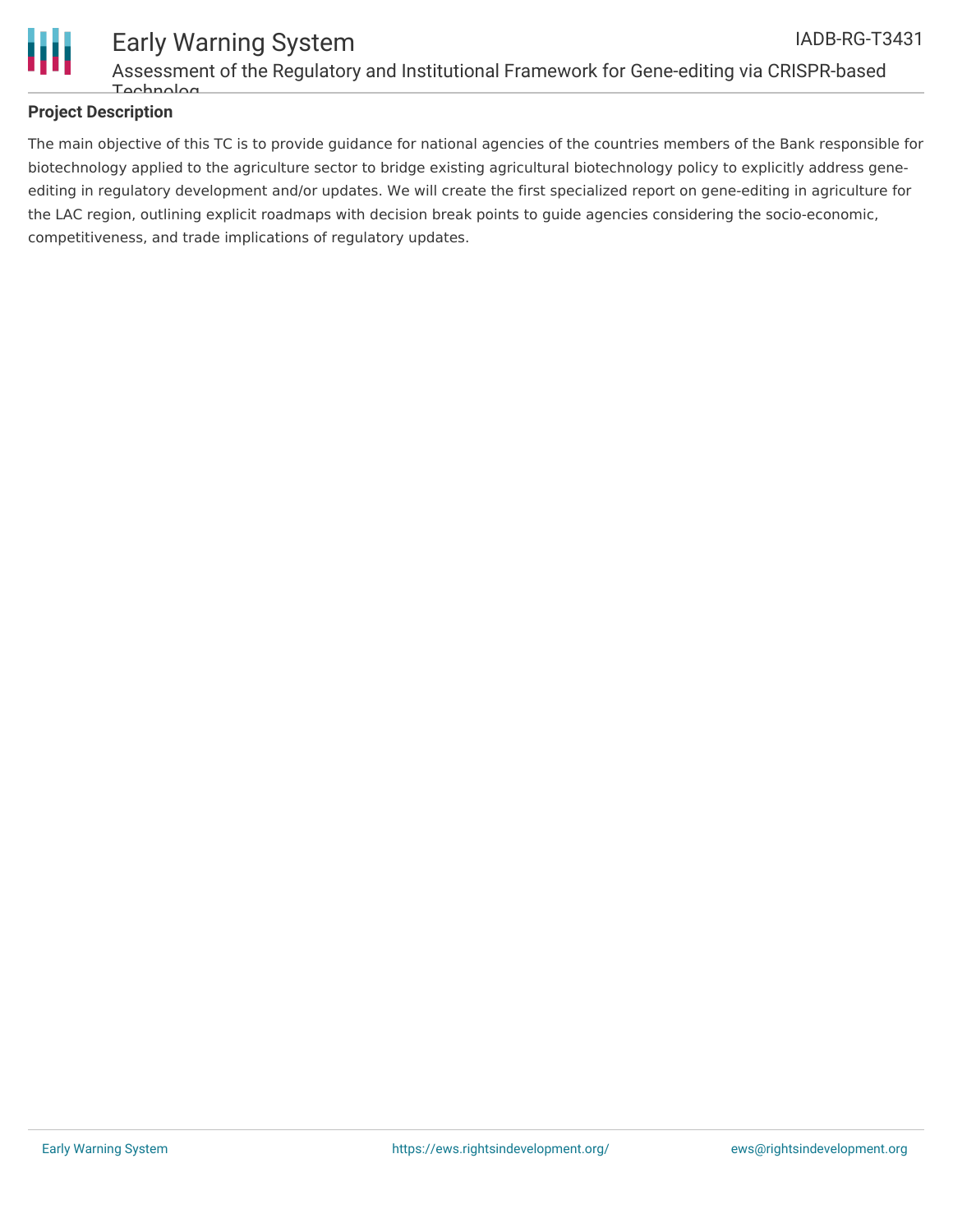

## Early Warning System

Assessment of the Regulatory and Institutional Framework for Gene-editing via CRISPR-based **Tochnolog** 

#### **Investment Description**

• Inter-American Development Bank (IADB)

Ordinary Capital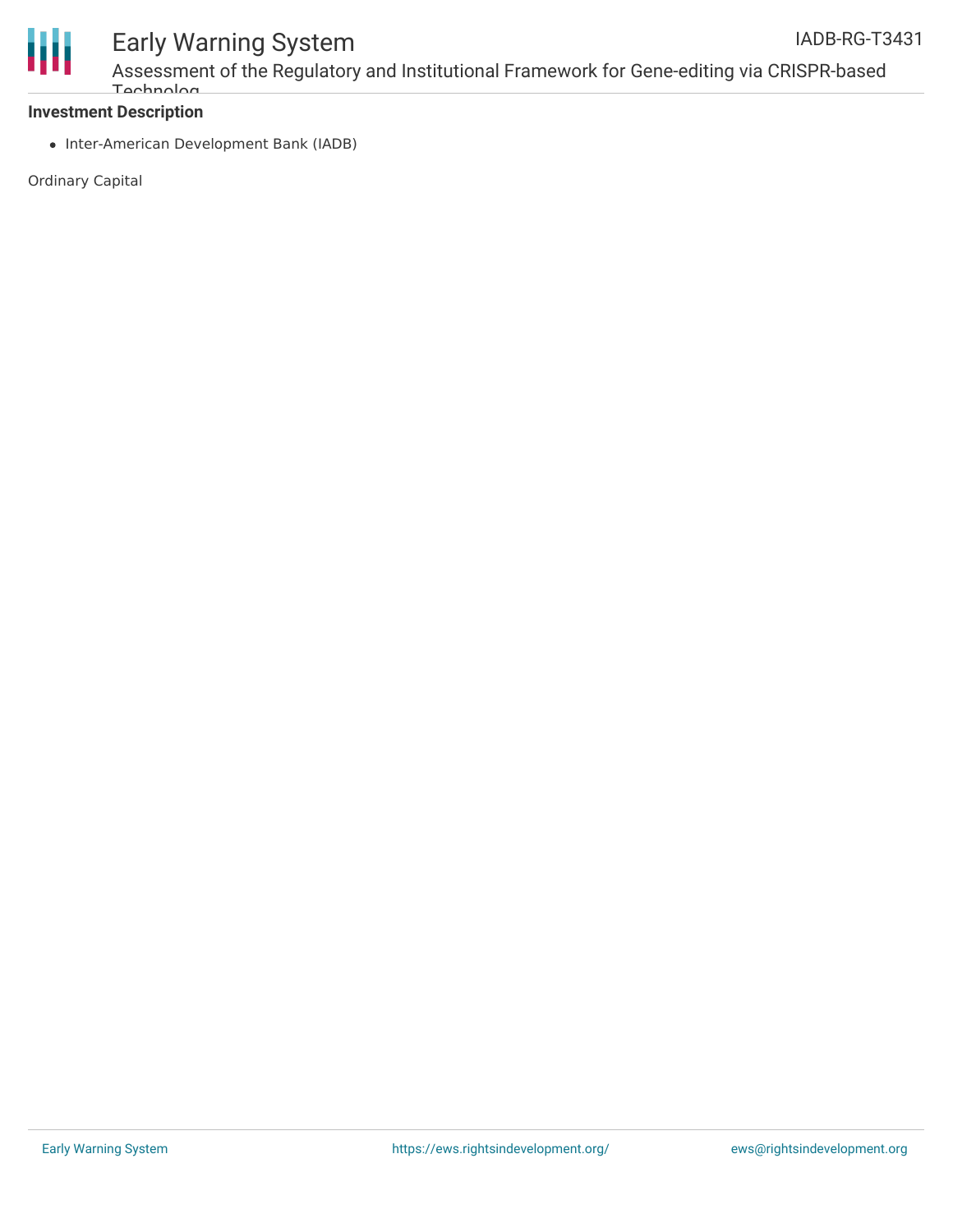

#### **Contact Information**

#### ACCOUNTABILITY MECHANISM OF IADB

The Independent Consultation and Investigation Mechanism (MICI) is the independent complaint mechanism and fact-finding body for people who have been or are likely to be adversely affected by an Inter-American Development Bank (IDB) or Inter-American Investment Corporation (IIC)-funded project. If you submit a complaint to MICI, they may assist you in addressing the problems you raised through a dispute-resolution process with those implementing the project and/or through an investigation to assess whether the IDB or IIC is following its own policies for preventing or mitigating harm to people or the environment. You can submit a complaint by sending an email to MICI@iadb.org. You can learn more about the MICI and how to file a complaint at http://www.iadb.org/en/mici/mici,1752.html (in English) or http://www.iadb.org/es/mici/mici,1752.html (Spanish).